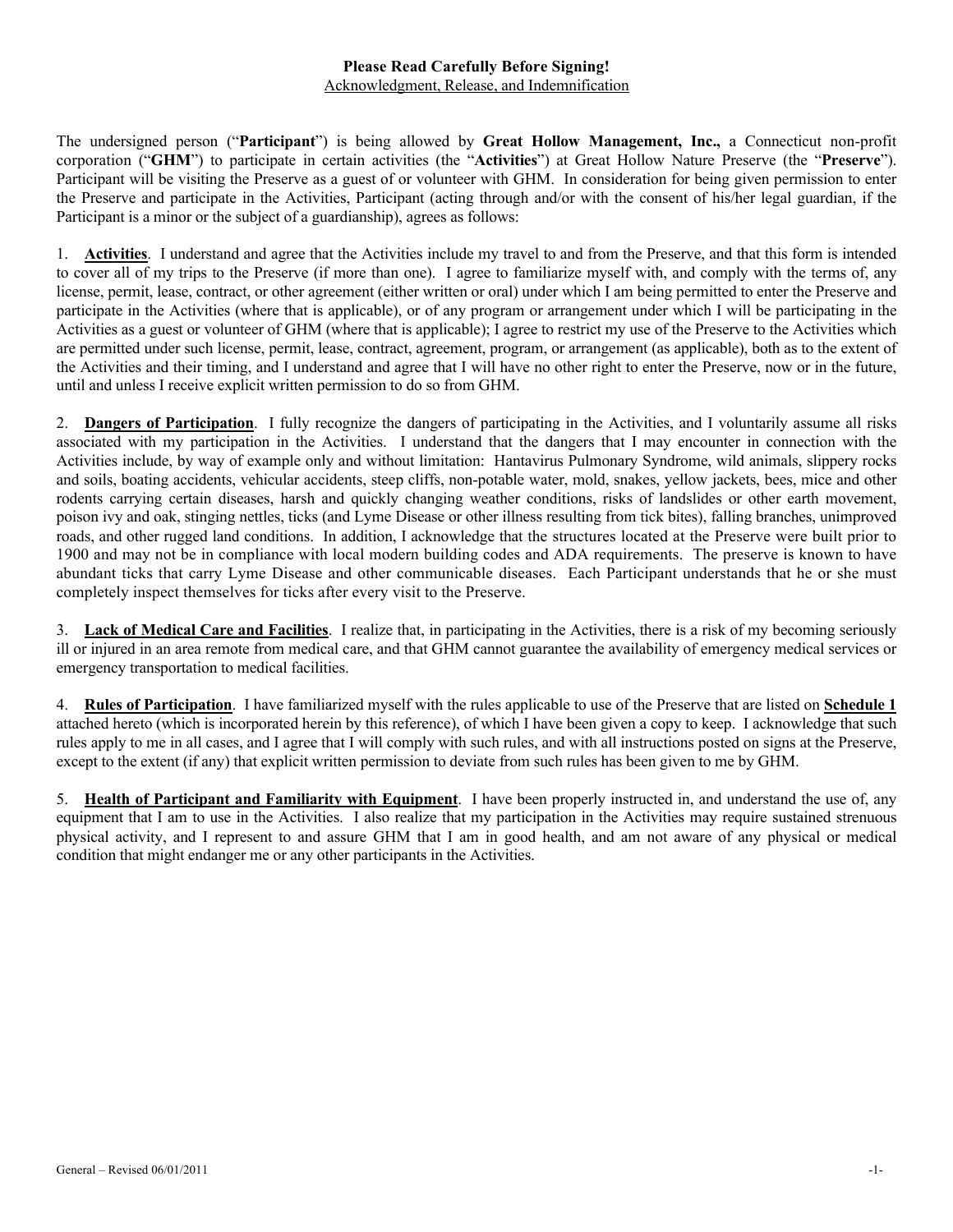6. **No Representations or Warranties by or on Behalf of GHM**. I hereby acknowledge and agree that no representation or warranty of any kind or nature whatsoever has been given me regarding the condition of the Preserve, any facilities or equipment located on or at the Preserve, whether by GHM or any of GHM's employees, agents, representatives, volunteers, contractors, funders, donors, officers, and/or directors; and I agree, furthermore, that neither GHM nor any of GHM's employees, agents, representatives, volunteers, contractors, officers, and/or directors shall be liable for any alleged negligence pertaining thereto.

7. **Release of Claims and Agreement Not to Sue**. Acting for myself and my heirs, personal representatives, executors, assigns, and guardians *ad litem*, I hereby release GHM and all of GHM's employees, agents, representatives, volunteers, contractors, officers, and directors from any and all claims and liabilities of any kind or nature whatsoever for or with respect to, and I agree not to make a claim of any kind or nature whatsoever against, or sue or attach the property of any of such parties for or with respect to, any damage or injury to me or my property, or my death, arising from my participation in the Activities or during my presence on or travel to or from the Preserve, howsoever caused and whether or not arising in whole or in part from the real or alleged negligence of, or any other act or omission of or by, GHM or any of GHM's employees, agents, representatives, volunteers, contractors, funders, donors, officers, and/or directors.

8. **Indemnification of GHM**. Acting for myself and my heirs, personal representatives, executors, assigns and guardians *ad litem*, I agree to indemnify and defend GHM and all of GHM's employees, agents, representatives, volunteers, contractors, officers, and directors against, and to hold the same parties harmless of and from: (a) any and all claims and liabilities of any kind or nature whatsoever for injury or damage to me or my property, or for my death, arising from my participation in the Activities or during my presence on or travel to or from the Preserve, whether or not arising in whole or in part from the real or alleged negligence of, or any other act or omission of or by GHM, or any of GHM's employees, agents, representatives, volunteers, contractors, funders, donors officers, and/or directors; and (b) any and all claims and liabilities of any kind or nature whatsoever for any injury or damage to any person or property, or for the death of any person, to the extent caused by me during my participation in the Activities, or during my presence on or travel to or from the Preserve.

**The undersigned Participant acknowledges and agrees that he/she has carefully read this Acknowledgment, Release, and Indemnification, fully understands all of its contents, and their legal effect, and agrees that this Acknowledgment, Release, and Indemnification is contractually binding and is being signed by the undersigned Participant of his/her own free will.**

| Signature:                     | Date:                        |
|--------------------------------|------------------------------|
| Printed Name:                  | Email Address:               |
| Address:                       |                              |
| (street address – no PO Boxes) |                              |
| City:                          | ZIP:<br>State:               |
| <b>Emergency Contact:</b>      |                              |
| Contact's Phone Number:        | Contact's Alt. Phone Number: |
|                                |                              |

### **Consent and Signature of Parent or Guardian of a Minor**

(If Participant is under 18 years of age):

| As the parent or guardian of                                                                                           |                                                                                                                                          |
|------------------------------------------------------------------------------------------------------------------------|------------------------------------------------------------------------------------------------------------------------------------------|
|                                                                                                                        | the Participant described above in the foregoing Acknowledgment, Release, and Indemnification in favor of Great Hollow                   |
| Management, Inc. ("GHM") with respect to taking part in activities on property owned by GHM at the Great Hollow Nature |                                                                                                                                          |
|                                                                                                                        | Preserve, I hereby acknowledge that I have read and understood such Acknowledgment, Release, and Indemnification, as well as             |
|                                                                                                                        | the license, permit, lease, contract, or other agreement pursuant to which the Activities discussed therein are to be carried out (where |
|                                                                                                                        | that is applicable); and I hereby agree, individually and on behalf of my child or ward, to all of the terms of such                     |
|                                                                                                                        | Acknowledgment, Release, and Indemnification; and hereby give my permission to my child or ward to participate in the Activities         |
| which are referred to therein.                                                                                         |                                                                                                                                          |
| Signature:                                                                                                             |                                                                                                                                          |
| Printed Name:                                                                                                          | Email Address:                                                                                                                           |
| Address:                                                                                                               |                                                                                                                                          |
| City:                                                                                                                  | ZIP:<br>State:                                                                                                                           |